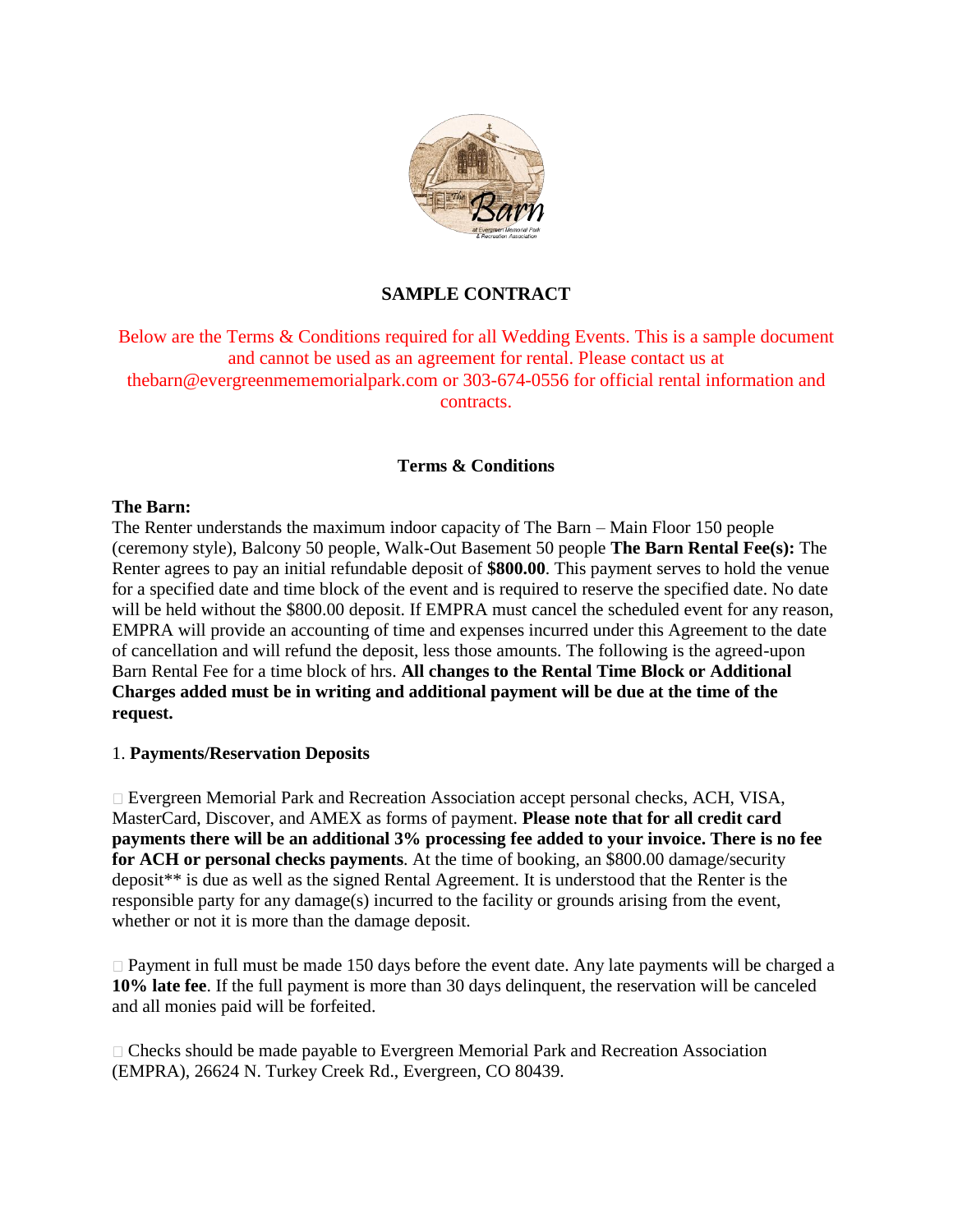**The Renter understands that the final decision regarding the damage deposit and cleanup is done by EMPRA Management, not the event staff. Event staff documents all events and reports back to The EMPRA Management. \*\*The refundable security/damage deposit of \$800.00 (returned within 30 days after the event), pending the final inspection for damage to the venue, EMPRA's equipment or other day of the event charges not previously identified or paid for in advance. If there are any additional charges the day of the event, they will be deducted from the deposit and/or billed to the "Renter."** 

## 2. **Cancellation Policy**

The Renter may cancel the scheduled event **in writing or by email** 180 days prior to the event date and forfeit ½ of what was paid for the damage/security deposit. Cancellations less than 180 days, but more than 150 days will forfeit the full amount paid for the damage/security deposit, with any additional monies paid to be refunded. Cancellations less than 150 days, but more than 120 days will forfeit the full amount paid for the damage/security deposit and ½ of Rental Fee, with any additional monies paid to be refunded. Cancellations less than 120 days will forfeit all monies previously paid. Event reservation may not be transferred to another renter/party. No show events will forfeit rental fee and damage/security deposit. All refunds are processed within 30 days of cancellation. If EMPRA must cancel the scheduled event for any unforeseen reasons, EMPRA will provide an accounting of time and expenses incurred under this Agreement to the date of cancellation and will refund all monies deposited or paid in excess of that total amount within 30 days of cancellation.

### 3. **Time Block Policies**

No Time Blocks may start before 9:00AM.

**Time required for setup and cleanup by party must be included in TIME BLOCK**. EMPRA requires the event conclude at least one hour before the end of the time block to allow time for cleanup by the Renter or designated outside party. **ALL time blocks must end and EMPRA'S grounds must be vacated by 11:00PM**. Renters, Contractors and their equipment must be completely out of the facility by the end of rental time. **RENTER AGREES THAT THE HOURS STIPULATED WILL BE STRICTLY ADHERED TO. NO EARLY ARRIVALS ARE PERMITTED.** A charge of \$200.00/ $\frac{1}{2}$  hr minimum must be paid prior to doors being opened for early drop-off, or early arrivals, or for late departures.

### 4. **Setup, Cleanup, Decorating and Outside Rental Equipment Policies**

Rental includes use of The Barn facility, use of available tables and chairs inside, and The FIELD for the agreed-upon time block. **The EMPRA Staff will arrange the initial set-up of EMPRA's chairs and tables per the approved floor plan for (1) of the following: The FIELDs or The Barn, before the Renter's scheduled arrival time**. **Any furniture rearrangement required after the original setup by EMPRA's staff is the Renter's responsibility.** For outside events, please have a **"Plan B"** ready in case of inclement weather. Any floor plan changes due to inclement weather need to be discussed with EMPRA's staff at least 24 hours prior to scheduled arrival time. Last-minute changes to the setup up prior to scheduled arrival time and after arrival are the responsibility of the Renter. **LIFT** all tables to move**, DO NOT PULL** across the wood floor. Only plastic tables may be placed outside or on decks and all tables and chairs must be brought inside after event.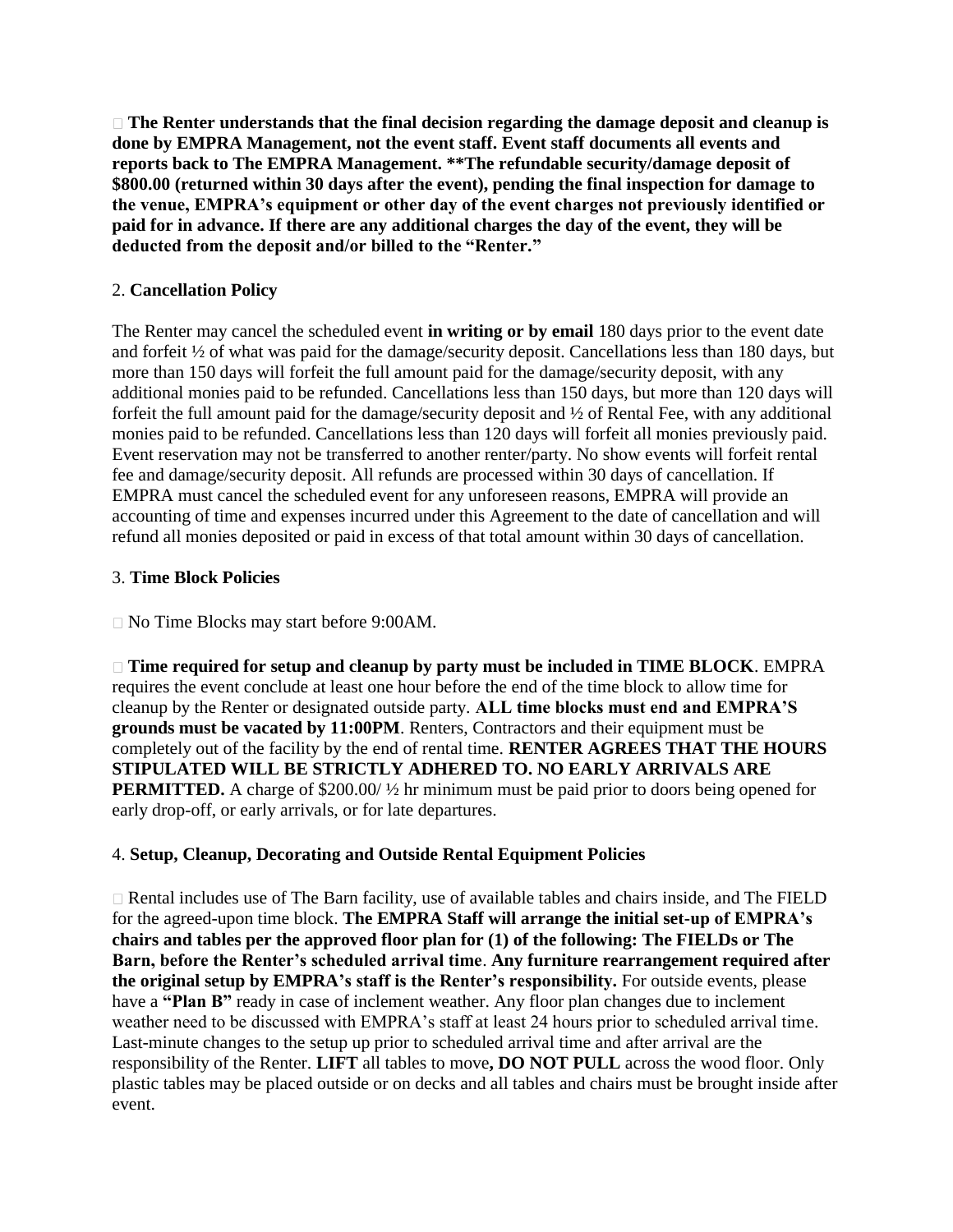$\Box$  Renter agrees to hire either a full service caterer which includes staffing through the entire event to assist with cleanup or hire service staff for the entire event including cleanup. EMPRA must receive written confirmation from caterer or staffing company with proof of being hired for this requirement. **Mandatory Staff Requirements include** 

 $\Box$  1 Staff person per every 50 guests. Minimum of 2 staff, not including bartender(s)

 $\Box$  Staff to help with the "flip" of The Barn following the ceremony, if necessary

- $\Box$  Staff to help bring ceremony chairs back into The Barn for dinner service
- $\Box$  Pre-bussing tables and removing trash and replacing liners as needed
- Moving trash to designated area per prior arrangement
- □ Helping client to collect and remove décor/centerpieces, linens, food, alcohol, etc. at event end
- $\Box$  Breaking all tables and chairs down and returning to storage areas
- $\Box$  Sweeping The Barn on all 3 floors
- $\Box$  Spot mopping where necessary

### □ Renter is required to leave the premises (The Barn and/or The Field's) clean and ready for **the next event. This includes but is not limited to:**

- □ Tables wiped free of debris
- Chairs wiped free of debris
- $\Box$  Taking down of all tables and chairs
- $\Box$  All trash collected inside and outside The Barn & placed in designated location
- All Rental Equipment placed outside The Barn
- Floors swept and spot mopped
- $\Box$  Kitchen & bar floors swept and mopped
- All furniture placed outside, on the deck, or on grass must be brought inside

□ Additional clean-up after the event that is deemed necessary by EMPRA Staff will be assessed a fee of \$250.00/hr.

□ Trash removal is included in Event Rental Fee.

An additional Removal Fee will be charged for any items left at The Barn or on the grounds of EMP at the end of the Event like décor, floral arrangements, wooden items or odd sized or over-sized items.

 $\Box$  It is the **renters responsibility** to inform all caterers, musicians, florists, contractors, guests and family members of the specific times and nature of this Rental Agreement, and of all

loading/unloading and parking areas. Renter is responsible that **ALL EVENT PARTICIPANTS, VENDORS, SUB-CONTRACTORS, and ATTENDEES** observe all aspects of this Agreement and all EMP & EMPRA Policies. Renter is advised that EMPRA will not be responsible for any items brought by rental companies, the Rental party or attendees, nor will EMPRA Staff sign for any deliveries. It is the Renters responsibility to receive, set, move, take down, and load as received for pickup. Since other EMP events may be held prior to or after Renter's scheduled time block, The Barn cannot receive ANY early drop-offs, and ALL early drop-offs will be refused. A charge of \$200.00/  $\frac{1}{2}$  hr minimum will be deducted from the Renters damage deposit for early drop-off or arrivals. A Fee will be charged for anything left overnight for morning pick-up. It is the Renter's responsibility to coordinate with all rental drop-offs and inform rental companies of EMPRA's policy. If rental equipment must be moved by EMPRA's Staff due to an event following Renter's event, Renter will be charged a minimum of \$250.00.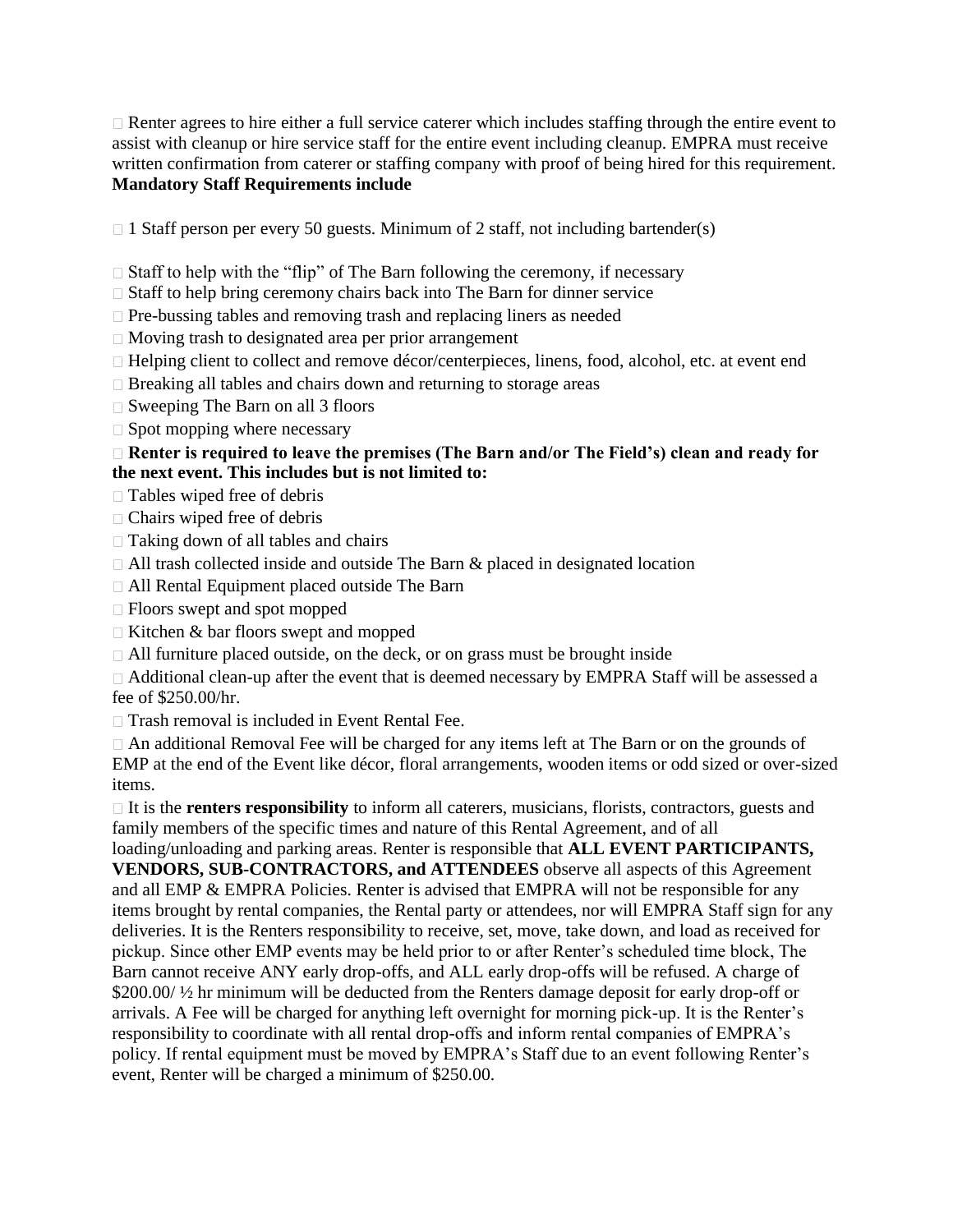$\Box$  Interior decor – all items currently in The Barn are secured and are not to be moved or removed, including storage areas. Renter may add **PRE-approved** items for decor. Outside decor must be weighted/secured to prevent flyaway. The best way to secure/attach items is with flower wire. No items may be staked to the ground. Only water or sand weights may be used to secure tents or other items outside The Barn. Please call EMPRA Staff in the planning process if you are unsure of what's acceptable and what is not.

 $\Box$  The Barn reserves the right to have advertising displayed and visible through brochures, business cards and policy signage at all times, during any event.

Renter is the responsible party for any damage to the facility or grounds arising from the event, whether or not in excess of the damage deposit.

**The following items are not permitted at the barn** 

**NO Candles** or open flames allowed at any time inside The Barn

□ **NO** glitter, table glitter, stars, confetti or anything of the like may be used

□ **Only** existing wall plugs may be used. No rewiring for any reason.

□ **NO** fireworks, luminaries or tiki torches are permitted on the premises.

□ **NO** cardboard chafing dishes or oil lamps.

□ **NO** smoking, fog, bubbles, or bubble machines are permitted in the building.

**NO helium balloons, confetti or glitter** may be used as decoration in or outside of the facility.

□ **NO** fish, birds, or insects may be brought to or released into the park.

**NO** feeding or harassing of wildlife.

□ **Sparklers** are only permitted when pre-approved by EMPRA Staff and written approval is provided from Evergreen Fire District the week of the event.

**Only** birdseed and flower petals (not silk) may be thrown outside of the building (no rice). **Renter MUST sweep** off sidewalks, walkways and/or rake grass area to remove all remnants. Failure to do so will result in an additional cleanup fee of \$250.00/hr minimum if deemed necessary by EMPRA Staff.

**Barbecue grills and gas-cooking devices** may only be used on the **gravel road behind and at**  least 15' away from the facility, and then only in predesignated grilling areas. Grilling is not permitted on decks. If grease or any other fluid is left and stains the ground, there will be an additional cleanup fee of \$250.00/hr minimum if deemed necessary by EMPRA Staff.

## 5. **SPECIAL REQUESTS**

Any special requests that extend beyond provisions of this contract need to be presented to EMPRA for approval in advance of the event, preferably at the time of contract signing. If additional requests need to be made after the contract is signed, those requests need to be presented to The Barn Management for approval in writing no less than 24 hours prior to the event itself. All last-minute requests must be presented to EMPRA for its approval in writing. **Additional fees may apply for special requests.** 

## 6. **ALCOHOL POLICY**

A separate ALCOHOL POLICY must be signed by RENTER. This document will be provided in addition to this contract. If the ALCOHOL POLICY document is unsigned, alcohol may not be served.

**IT IS THE RENTER'S RESPONSIBILITY THAT ATTENDEES ARE AWARE OF EMPRA'S ALCOHOL POLICIES.**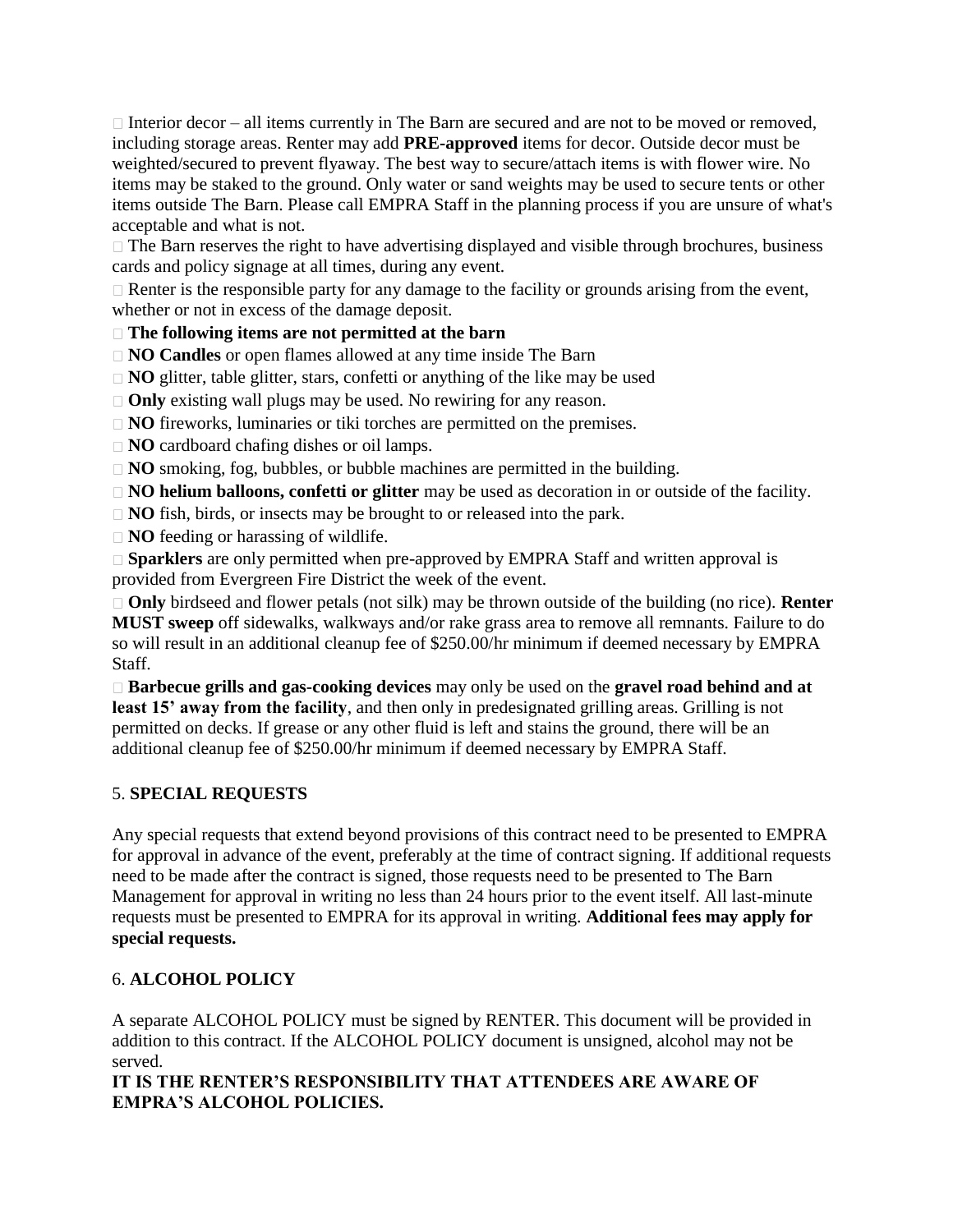## 7. **General Liability Insurance & Host Liquor liability**

The **RENTER** shall maintain **Commercial General Liability Insurance**, including Host Liquor Liability (if providing alcohol to your guests), in the amount not less than \$1,000,000 combined single limit for bodily injury and property damage. Such insurance shall name Evergreen Memorial Park & Recreation Association as additional insured, and a Certificate of Insurance with an endorsement must be provided 90 days prior to the event. (Please contact your insurance agent for more information or visit TheEventHelper.com or www.MarkelInsurance.com/event for event insurance.)

□ The Renter is required to submit proof of Liability Insurance no less than 90 days prior to event. If Liability Insurance has not been acquired and provided to EMPRA 90 days prior to event, EMPRA has the right to obtain Liability Insurance on the behalf of RENTER and bill the RENTER for the cost of procuring such liability insurance.

### 8. **Rehearsal**

Renter understands a separate **Rehearsal** (1½ hours for \$150.00) may be reserved no earlier than **30**  days prior to the above referenced reserved event date and is based on date and time availability of the Barn and/or Field. No setup or decorating allowed during the rehearsal time. Payment for the Rehearsal will be due at the time of confirmation of availability for the Rehearsal. Reserved Rehearsal time will be strictly adhered to. Early arrivals or extended Rehearsal time without prior arrangement will be charged \$200.00/ ½ hr minimum. Rehearsal may not be added to Day of Event time block.

### 9. **Additional Information**

Renter understands there is **NO alternate power source available** at The Barn, and EMPRA is not responsible for any **loss of power** to the building at any time, due to circumstances beyond our control.

Renter understands that Evergreen Memorial Park, The Barn and the surrounding grounds are under 24 hour video surveillance.

Evergreen Memorial Park and Recreation Association reserves the right to modify interior and exterior fixtures, settings and landscapes at any time.

 $\Box$  Any photos taken by staff become property of EMPRA, and may be used for promotional materials.

Renter acknowledges that Evergreen Memorial Park and its surrounding acreage serves many functions (Funeral Home, Cemetery, Crematory, Pet Cemetery, Wild Game Ranch and Event Center). The grounds are open to the public, and Renter may not be the only event held at Evergreen Memorial Park on the reserved date. The Renter will be the only Event in progress at The Barn and The Field area (if reserved) during the reserved time block, however, other uses and events may and will continue as necessary on the surrounding acreage.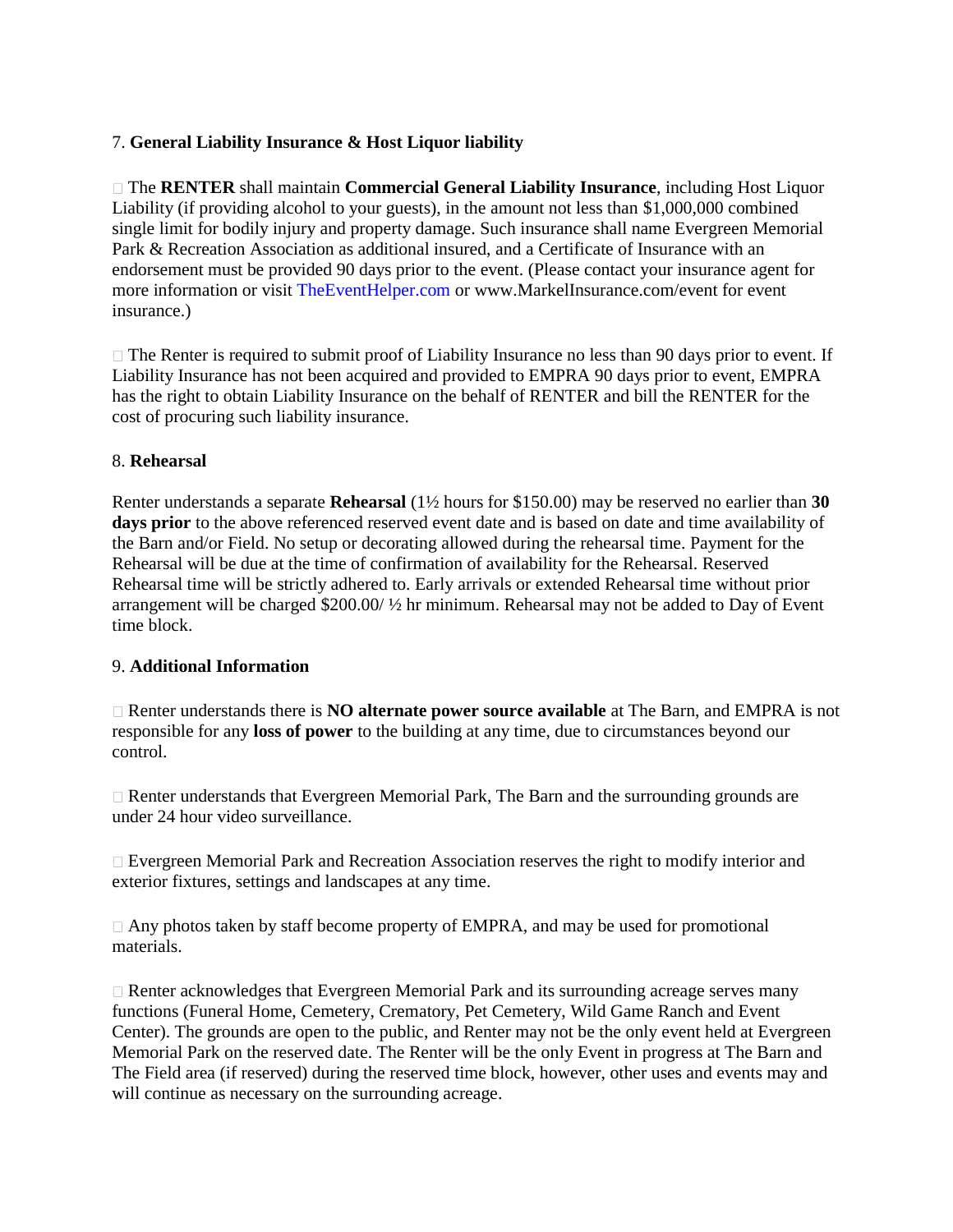$\Box$  Renter understands that the buffalo, elk, fallow deer, yak, water ways, reservoir and pond enclosures are off limits to the Renter, all event participants, vendors, sub-contractors and attendees. Renter understands that any animal brought on to EMP grounds by Renter or attendees must be on a leash at all times and under control of owner at all times. Renter and/or attendees are responsible for any damages as a result of said animal and responsible for cleaning up any messes made by said animal.

 $\Box$  Renter agrees that smoking of any kind (including but not limited to cigarettes, cigars, pipes, vaping, or any other types of smoking or smoking devices) is not permitted within The Barn building or within a 15ft perimeter surrounding The Barn. Smoking is only allowed in "Designated Areas".  $\Box$  Renter agrees that consumption of marijuana in any form is prohibited at Evergreen Memorial Park

or its surrounding acreage. Renter agrees that no illegal activities (state or federal law) are allowed at Evergreen Memorial Park or its surrounding acreage.

### 10. **CODES, ORDINANCES, PARKING, FINES**

 $\Box$  Fire Department Exit Codes will be strictly enforced for table and chair placement, keeping Fire Lanes open. Only approved floor plans can be used. Common floor plan samples are available. No activity at The Barn can interfere with the fire alarm censors/lasers or Renter will be charged for the "false alarm" Fire Department response fees and/or any fines incurred.

No activity at The Barn can interfere with the fire alarm censors/lasers or Renter will be charged for the "false alarm" Fire Department response fees and/or any fines incurred.

□ To be in compliance with the Jefferson County Noise Ordinance and Jefferson County Event Permit, EMPRA requires that events end by 10:00 pm and the building cleaned and empty no later than 11pm. Renter understands EMPRA's Staff will have complete control over the volume of any music or noise-making device. The EMPRA's Staff has the authority to open or close any windows and doors at any time, or to require they remain open or closed at any time.

Parking may be limited. Parking in fire lanes, handicap parking or other posted "no parking" areas may result in vehicles being towed at the owner's expense.

□ Any vehicle left overnight must be removed by 9:00AM the following morning and must be approved by EMPRA staff. EMPRA has the right to tow any vehicle remaining after 9:00AM at the vehicle owner's expense.

□ The speed limit inside Evergreen Memorial Park grounds will be limited to 20 MPH. Violators will be asked to leave the grounds and EMPRA has the right to terminate the event without refund.

### 11. **Renter's Additional Requirements**

□ Renter must supply EMPRA's Staff with names and phone numbers of Event Planner, Day of Event Coordinator, Caterer and all other subcontractors at least 60 days prior to the event. This includes but is not limited to bartenders, musicians, florists, bakers, rental companies, liquor stores delivery, shuttle companies, limousine service, etc.

EMPRA requires Renter schedule a Final Walk-Thru with EMPRA Staff, caterer and other vendors minimally 30 days prior to event.

 $\Box$  The Renter is required to submit and approve the Final Floor Plan and submit a final Time Schedule for the day's events to EMPRA no less than 7 days after Final Walk-Thru or no later than 20 days prior to event date.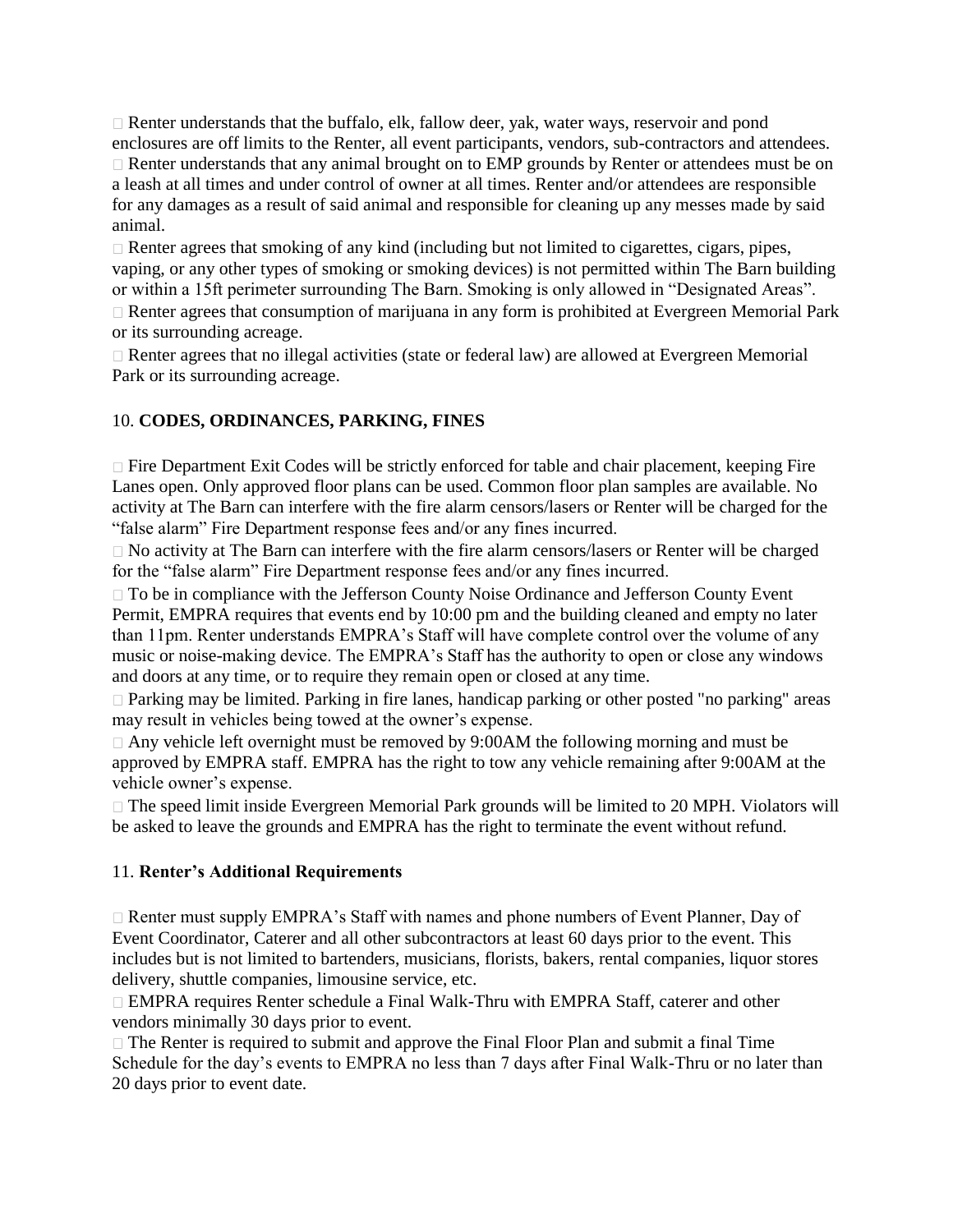#### 12. **"Acts of god"**

The performance of this Contract is subject to termination without liability upon the occurrence of any circumstance beyond the control of Evergreen Memorial Park & Recreation Association – such as acts of God, war, acts of terrorism, government regulations, disaster, rainstorms, snowstorms, floods, strikes, civil disorder, or other emergencies – to the extent that such circumstance makes it illegal or impossible for Evergreen Memorial Park & Recreation Association to provide, or for Client, in general, to use "The Barn's facilities. If performance under this Contract is terminated pursuant to this clause, EMPRA will provide an accounting of time and expenses incurred under this Agreement to the date of termination and will refund all monies deposited or paid in excess of that total amount within 30 days of termination, or such other time as is practicable under the circumstances.

### 13. **Indemnification**

The Renter hereby indemnifies and holds harmless the Lease Holder Evergreen Memorial Park and Recreation Assoc., Evergreen Memorial Park, Inc., and all of its affiliates, employees, agents, and successors and assigns from any and all damages, actions, suits, claims or other cost) including reasonable attorney's fees) arising out of or in connection with any damage to the property or any injury caused to any person (including death) caused by "The Renter's" use of The Barn and the surrounding grounds, water ways, and animal enclosures. This includes any acts or omissions on the part of The Renter, EMPRA's employees, officers, directors, independent contractors, guests, invitees, contractors or other agents. The Renter shall immediately notify EMPRA Staff and Management of any damage or injury of which they have knowledge in, to, or near the property, regardless of cause of such damage or injury.

 $\Box$  EMPRA, its owners, employees or affiliates are not responsible or liable for ANY lost or stolen items. This includes, but is not limited to, coats, purses, alcohol, floral items, musical items, cell phones and any other items left before or after the event by the Renter, Renter's guests, or vendors.

 $\Box$  This Contract constitutes the entire understanding between the parties. This Contract may only be amended in writing, signed by both parties. Verbal statements made by EMPRA's Staff that are contrary to what is stated in the above Contract are not binding unless in writing and approved and signed by EMP Management.

### 14. **IT IS THE RENTER'S RESPONSIBILITY THAT ATTENDEES ARE AWARE OF EMPRA'S POLICIES.**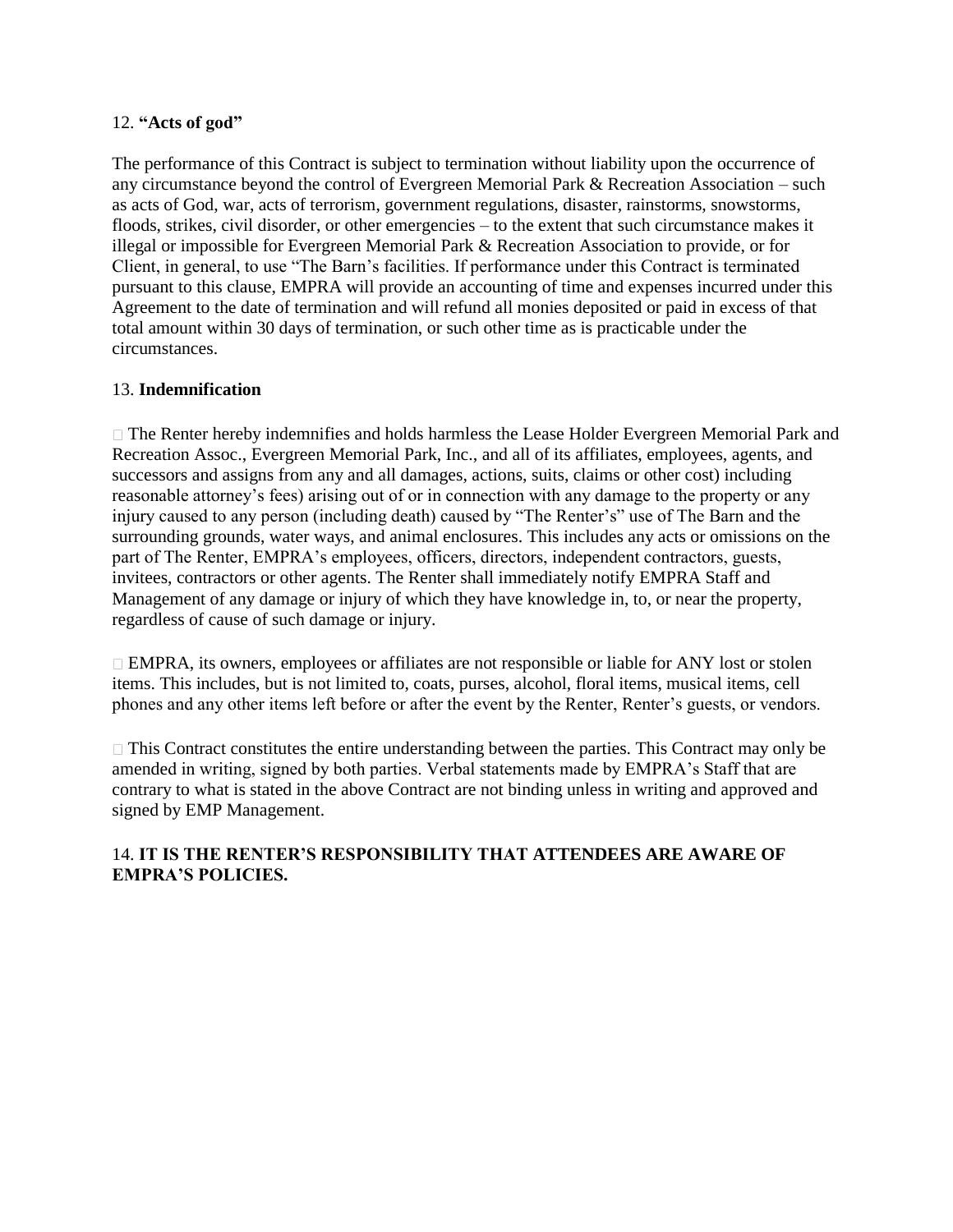### **Alcohol Policy**

## **IT IS THE RENTER'S RESPONSIBILITY THAT ATTENDEES ARE AWARE OF EMPRA'S ALCOHOL POLICIES.**

### 1. **ALCOHOL POLICY**

#### **If alcohol will NOT be served:**

RENTER will not be providing alcohol to guests AND RENTER understands that no alcohol will be allowed on EMP's grounds during event, including setup and cleanup.

#### **If alcohol WILL be served:**

Alcohol will be provided to Renter's guests free of charge. NO cash bars will be allowed. RENTER also understands that No alcohol may be brought on to EMP grounds that is not dispensed by the contracted insured bartending service (TIPS Certification required) during open bar time (including during setup and cleanup). Renter understands the maximum time alcohol service may be available at any event.

*\* 6 hour maximum alcohol service for reception time and must end no later than 9:30pm* 

It is the Renter's responsibility to submit the name of the bartending service and a copy of the bartending service's Liquor Liability Insurance to EMPRA at least 90 days prior to the event date. If Liquor Liability is not received, alcohol will not be allowed at the event.

Special arrangements must be made with EMPRA and Bartender if Renter desires alcohol to be available to wedding party prior to event and Bar Open time.

If the Renter plans to have **ANY alcohol available to the Wedding Party in the Bride's Room and/or Groom's Room, or available to the Bridal Party and/or family members during the setup time at The Barn**, it must contract with their "insured bartending service" to serve ALL alcohol during the specified times **in addition** to the "Open Bar" time listed below. A pre-approved, insured bartending service must dispense ALL alcoholic beverages, kegs and all poured drinks (including toasts) must be under supervision of the insured bartending service at all times.

Renter understands that it is the Renter's responsibility to assure that the dispensing of alcoholic beverages is in compliance with Colorado State Liquor Laws. No alcoholic beverages may be removed from the building, or must not leave the grounds. (Please refer to the "Indemnification" clause).

No alcohol may be brought on to EMP grounds that is not dispensed by the contracted insured bartending service during open bar time (including during setup and cleanup). All alcohol must be secured in EMPRA's designated area prior to the bartending service arrival time and after bar closes. Kegs will not be tapped until bartending services arrives and taps will be removed when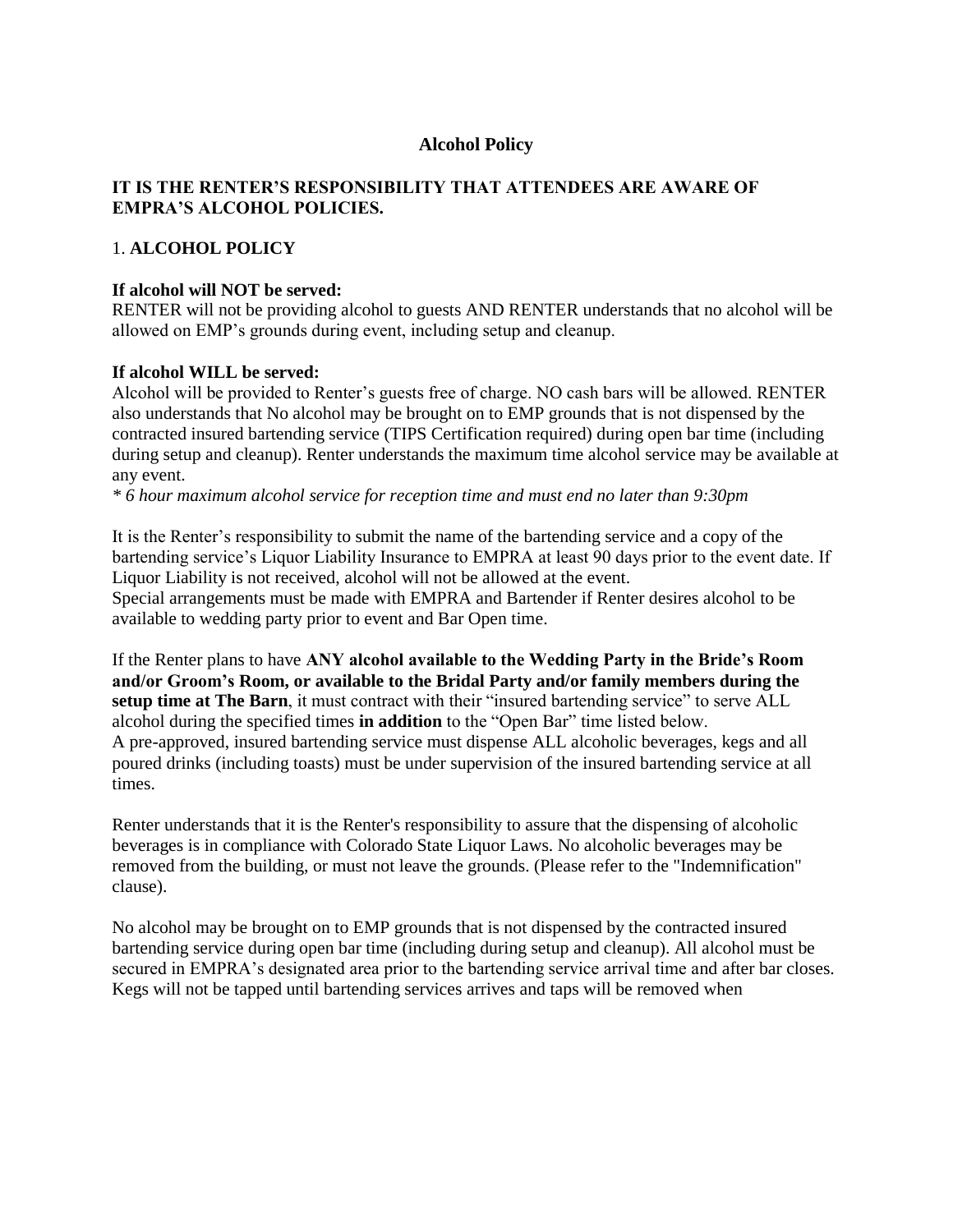the bar closes. Alcohol and taps will be released to the designated person upon departure from EMP grounds.

Alcohol service must be shut down 30 minutes before the end of event prior to cleaning time. NO EXCEPTIONS. "Last Call's" must be made no less than 30 minutes before bar shut down (no later than 9:00pm). EMPRA reserves the right to change the alcohol service availability times. All alcohol service must end 1.5 hours prior to end of reserved time block. **No alcohol may be served after 9:30 PM.**

No "Shots" are allowed at any time.

Kegs are only allowed downstairs in the walkout basement area and must be enclosed in leak-proof containers with can liners.

The Agreement to Indemnify must be signed by the Renter and Renter must be 21 years of age. The Renter agrees that if EMPRA Staff observe the consumption of alcohol by anyone on the grounds before or after it is permitted or any alcohol not served by the "insured bartending service", a warning will be given. If further consumption is observed, EMPRA reserves the right to withhold the Rental Party's damage deposit and/or the immediate termination of the event. This also includes any alcohol in the Brides Dressing Room, the Groom's Dressing Room, and any vehicle on EMP grounds. Self-Service of any alcohol at any time and in any form during Renter's Time Block is NOT permitted.

Failure to abide by EMPRA's Alcohol policies may result in the event being immediately terminated by EMPRA's staff, forfeiture of damage deposit, and offender's being asked to leave EMP grounds. If EMPRA Staff observe the consumption of alcohol by anyone on the grounds before or after it is permitted or any alcohol not served by the "insured bartending service", a warning will be given. If further consumption is observed, EMPRA reserves the right to withhold the Rental Party's damage deposit and/or the immediate termination of the event. This also includes any alcohol in the Brides Dressing Room, the Groom's Dressing Room, and any vehicle on EMP grounds. Self-Service of any alcohol at any time and in any form during Renter's Time Block is NOT permitted. All alcohol service must end 1.5 hours prior to end of reserved time block. No alcohol may be served after 9:30 PM. IT IS THE RENTER'S RESPONSIBILITY THAT ATTENDEES ARE AWARE OF EMPRA'S ALCOHOL POLICIES.

### **THE SERVING TO AND/OR THE CONSUMPTION OF ALCOHOL BY PERSONS UNDER 21 YEARS OF AGE IS NOT PERMITTED.**

### **DRUNKENESS WILL NOT BE TOLERATED, VIOLATORS WILL BE ASKED TO LEAVE THE PROPERTY.**